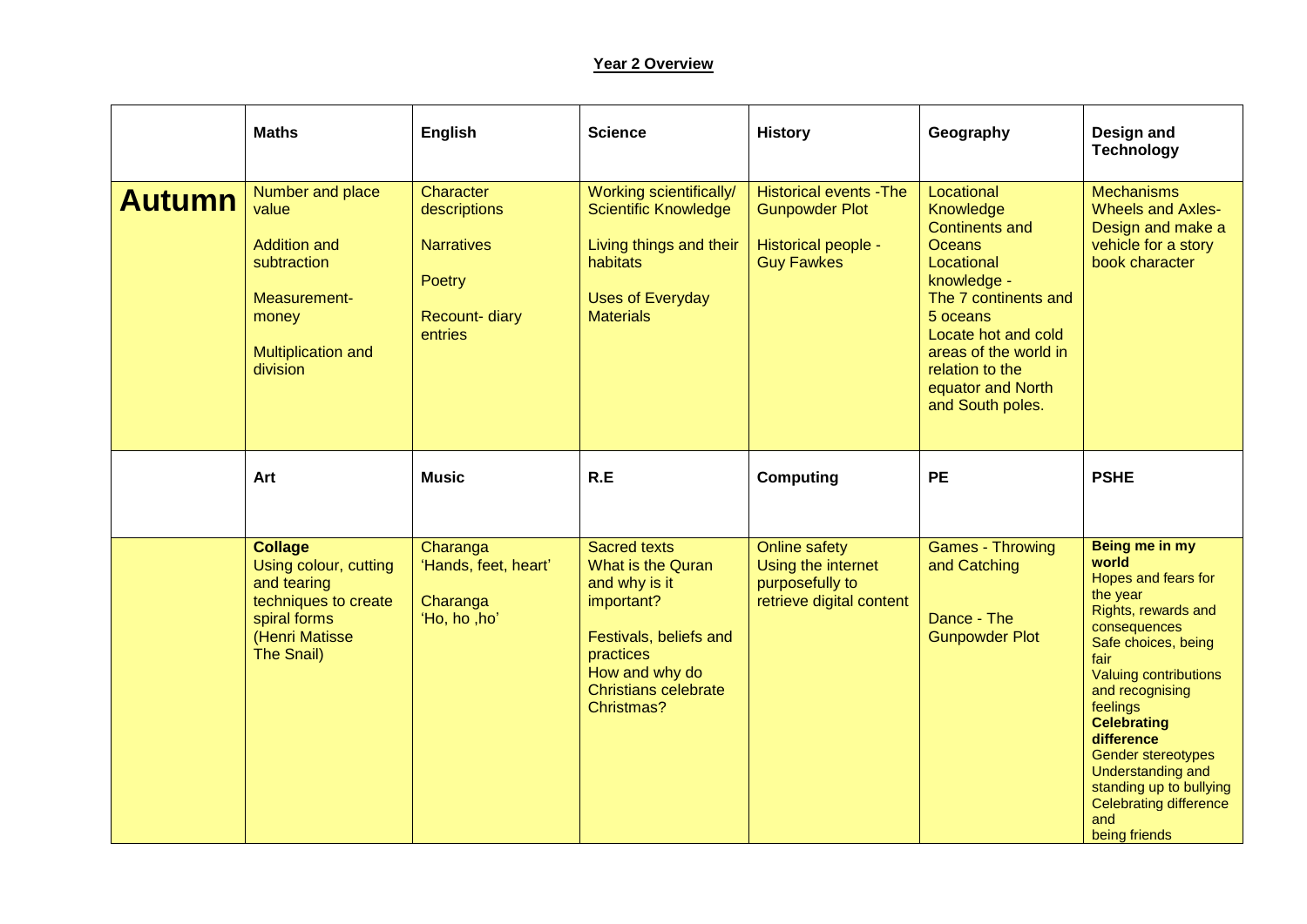| <b>Year 2 Overview</b> |                                                                                                                                                          |                                                                                                                    |                                                                                                                                                                                                          |                                                                                                                   |                                                                                       |                                                                                                                                                                                                                                                                                                                                                            |  |  |
|------------------------|----------------------------------------------------------------------------------------------------------------------------------------------------------|--------------------------------------------------------------------------------------------------------------------|----------------------------------------------------------------------------------------------------------------------------------------------------------------------------------------------------------|-------------------------------------------------------------------------------------------------------------------|---------------------------------------------------------------------------------------|------------------------------------------------------------------------------------------------------------------------------------------------------------------------------------------------------------------------------------------------------------------------------------------------------------------------------------------------------------|--|--|
|                        | <b>Maths</b>                                                                                                                                             | English                                                                                                            | <b>Science</b>                                                                                                                                                                                           | <b>History</b>                                                                                                    | Geography                                                                             | Design and<br><b>Technology</b>                                                                                                                                                                                                                                                                                                                            |  |  |
| <b>Spring</b>          | Number:<br>multiplication and<br>division<br><b>Statistics</b><br>Geometry: properties<br>of shape<br>Number: fractions<br>Measure: length and<br>height | Character<br>descriptions<br><b>Narratives</b><br>Instructions<br>Poetry<br>Recount- newspaper<br>report<br>Letter | Working scientifically/<br><b>Scientific</b><br>Knowledge<br>Animals, Including<br><b>Humans</b>                                                                                                         | Taught in autumn and<br>summer terms                                                                              | $Y1 - 4$ countries and<br>capitals of the $UK -$<br>locational and place<br>knowledge |                                                                                                                                                                                                                                                                                                                                                            |  |  |
|                        | Art                                                                                                                                                      | <b>Music</b>                                                                                                       | R.E                                                                                                                                                                                                      | <b>Computing</b>                                                                                                  | <b>PE</b>                                                                             | <b>PSHE</b>                                                                                                                                                                                                                                                                                                                                                |  |  |
|                        | <b>Painting</b><br>Developing<br>techniques of pattern<br>making, colour<br>mixing and brush<br>control<br>(Wassily Kandinsky                            | Charanga<br>'I Wanna Play in a<br>Band'<br>Charanga<br>'Zootime'                                                   | Christianity - What<br>did Jesus leave<br>behind?<br>Festivals, beliefs and<br>practices<br>Christianity<br>Easter- What did<br>Jesus leave behind?<br>Why do Christians<br>remember the Last<br>Supper? | <b>Emails</b><br>'You've got mail"<br>Computer<br>Programming<br>Algorithms<br>Logical reasoning<br>'Code-tastic' | Dance - Plants<br>Gymnastics -<br>Landscapes and City<br>scapes.                      | <b>Dreams and goals</b><br>Achieving realistic<br>goals<br>Perseverance<br>Learning strengths<br>Learning with others<br>Group co-operation<br>Contributing to and<br>sharing<br><b>success</b><br><b>Healthy me</b><br>Motivation<br>Healthier choices<br>Relaxation<br>Healthy eating and<br>nutrition<br><b>Healthier snacks</b><br>and sharing<br>Food |  |  |